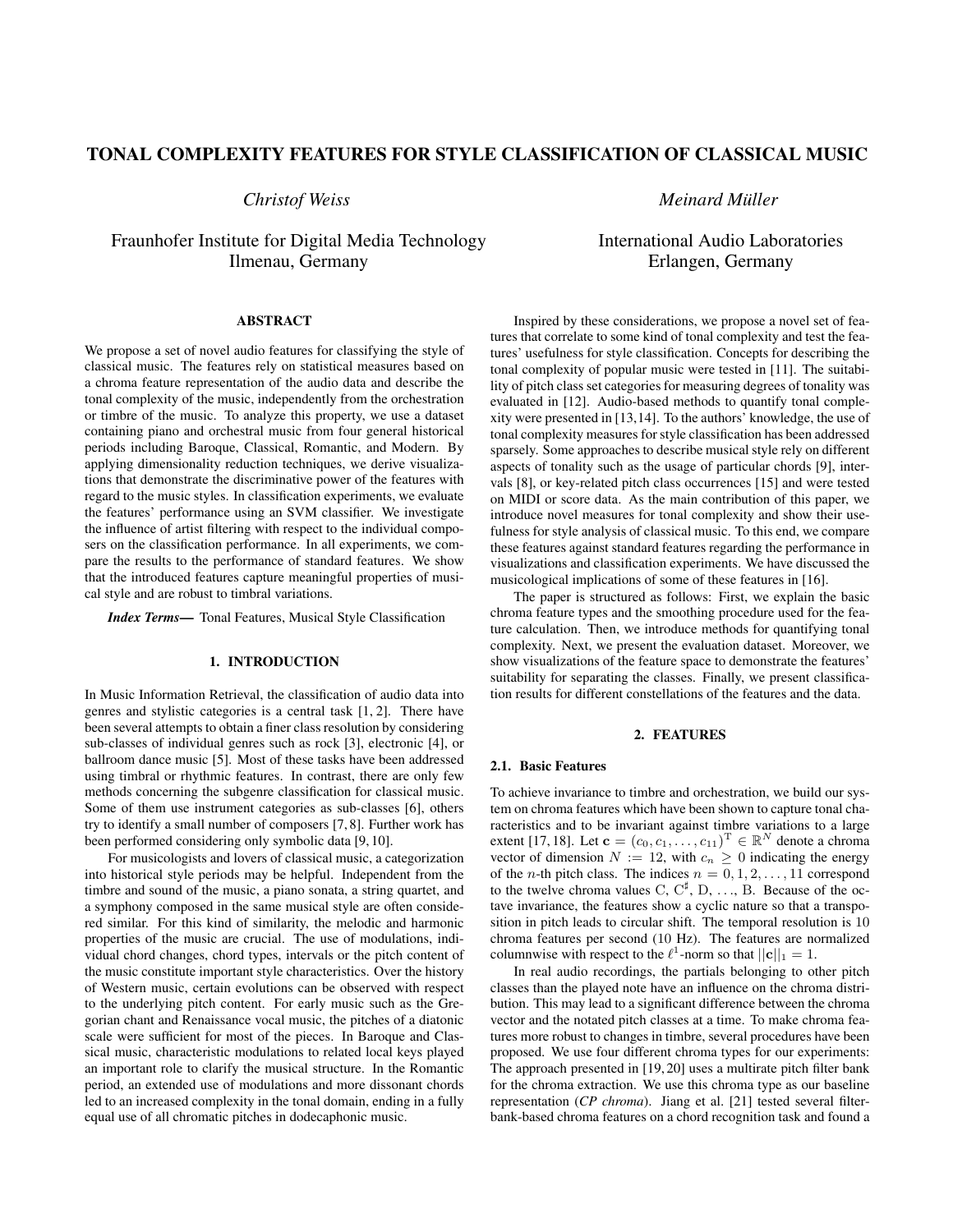significant improvement using logarithmic compression before applying the octave mapping. This *CLP chroma* feature [22] is used with a compression parameter  $\eta = 1000$  in our experiments. In [23], a different chord recognition task was tested on several chroma feature types where the Enhanced Pitch Class Profiles (EPCP) by Lee [24] performed best. Here, the partials are considered using a multiplicative method called harmonic product spectrum (HPS). We use this *EPCP chroma* with three iterations of the HPS. Finally, we use the *NNLS chroma* method presented in [25]. Here, a Non-Negative Least Squares (NNLS) algorithm is used to estimate the fundamental frequencies which can be considered as an approximate transcription before the chroma mapping. The approach significantly improved the performance of a chord labeler.

#### 2.2. Scale Dependence

The measurement of tonal complexity crucially depends on the time scale of the observation. On a chromagram with fine resolution, the measures give an estimate of the local complexity of chords and scales. Regarding coarser levels, the complexity of several bars or a whole section is calculated. Using a chroma histogram as input, the complexity value refers to the pitch content of the full movement. To this end, we use several smoothed versions of the chromagram by applying a smoothing procedure to the initial chroma features presented in [17]. For every feature type presented in Section 2.1

$$
[Chroma] \in \{CP, CLP, EPCP, NNLS\},\tag{1}
$$

we use four time scales with increasing window size: The initial chromagram with a feature rate of 10 Hz [Chroma]<sup>local</sup>, a slightly smoothed [Chroma] $^{10}_{5}$  and a highly smoothed version [Chroma] $^{200}_{100}$ , as well as a global chroma histogram [Chroma]<sup>global</sup>. After smoothing, the features are normalized with respect to the  $\ell^1$  norm.

#### 2.3. Complexity Features

Motivated by the considerations presented in 1, we want to find a measure, say Γ, that expresses the complexity of the (local) tonal content. To this end, we now propose several statistical measures calculated on a chroma vector. The basic idea of all these features is to calculate a measure for the flatness of a chroma vector. This is motivated by the following considerations. On a fine level, the simplest tonal item may be an isolated musical note represented by a dirac-like ("sparse") pitch class distribution

$$
\mathbf{c}^{\text{sparse}} = (1, 0, 0, 0, 0, 0, 0, 0, 0, 0, 0, 0)^{\text{T}}
$$
 (2)

to which the lowest complexity value  $\Gamma(\mathbf{c}^{\text{sparse}}) = 0$  should be assigned. Furthermore, a sparser chromagram describing, for example, a diatonic scale should obtain a smaller complexity value than an equal ("flat") distribution  $\mathbf{c}^{\text{flat}} = \tilde{\mathbf{c}}^{\text{flat}} / ||\tilde{\mathbf{c}}^{\text{flat}}||_1$  with

$$
\tilde{\mathbf{c}}^{\text{flat}} = (1, 1, 1, 1, 1, 1, 1, 1, 1, 1, 1, 1)^{\text{T}}.
$$
 (3)

The latter case where all twelve pitch classes have the same energy could be found in dodecaphonic music and should be rated with the highest complexity value  $\Gamma(\mathbf{c}^{\text{flat}}) = 1$ . In addition to the aforementioned boundary conditions, our feature values should increase for growing tonal complexity and be scaled to unit range:

$$
0 \le \Gamma \le 1. \tag{4}
$$

In the following, we present a number of features for capturing such characteristics. Though not every feature fulfills all requirements, it could be able to model an individual aspect of tonal complexity.

(1) Sum of chroma differences: To account for harmonic similarity of pitch classes, we re-sort the chroma values to an ordering of perfect fifth intervals (7 semitones)  $c^{fifth}$ :

$$
c_n^{\text{fifth}} = c_{(n \cdot 7 \text{ mod } 12)}.\tag{5}
$$

Then, we compute the absolute differences between all neighboring chroma values:

$$
\tilde{\Gamma}_{\text{Diff}}(\mathbf{c}) := \sum_{n=0}^{N-1} |c_{n+1}^{\text{fifth}} - c_n^{\text{fifth}}|.
$$
 (6)

Since  $\tilde{\Gamma}_{\text{Diff}}(c^{\text{flat}}) = 0$  and  $\tilde{\Gamma}_{\text{Diff}}(c^{\text{sparse}}) = 2$ , we rescale this feature, with  $\gamma_1 := 2$ :

$$
\Gamma_{\text{Diff}}(\mathbf{c}) := 1 - \tilde{\Gamma}_{\text{Diff}}(\mathbf{c}) / \gamma_1. \tag{7}
$$

(2) Standard deviation of the chroma vector:

$$
\tilde{\Gamma}_{\text{Std}}(\mathbf{c}) = \left(\frac{1}{N-1} \sum_{n=0}^{N-1} \left(c_n - \frac{1}{N} \sum_{m=0}^{N-1} c_m\right)^2\right)^{1/2} \tag{8}
$$

The standard deviation reaches its maximum for a sparse distribution  $\gamma_2 := \Gamma_{\text{Std}}(c^{\text{sparse}}) = 1/\sqrt{12} \approx 0.29$  so that we calculate the rescaled feature in the following way:

$$
\Gamma_{\text{Std}}(\mathbf{c}) = 1 - \tilde{\Gamma}_{\text{Std}}(\mathbf{c}) / \gamma_2.
$$
 (9)

(3) Negative slope of a linear function: We re-order the chroma vector entries to a descending series

$$
\mathbf{c}^{\text{descend}} = (c_{\text{max}}, \dots, c_{\text{min}}). \tag{10}
$$

To measure the flatness, we apply linear regression assuming  $c_i^{\text{descend}}$  being dependent on the index *i*. The slope  $\lambda(\mathbf{c}^{\text{descend}})$  of the line that best fits  $c^{descend}$  in a least squares sense serves as feature value. For a sparse chroma vector, the fitted line has a slope of  $\gamma_3 = |\lambda(\mathbf{c}^{\text{sparse}})| \approx |-0.039|$ . Hence, we rescale this feature to

$$
\Gamma_{\text{Slope}}(\mathbf{c}) = 1 - |\lambda(\mathbf{c}^{\text{descend}})|/\gamma_3.
$$
 (11)

(4) Shannon entropy of the chroma vector:

$$
\Gamma_{\text{Entr}}(\mathbf{c}) = -\left(\sum_{n=0}^{N-1} c_n \cdot \log_2(c_n)\right) / \log_2(N). \tag{12}
$$

(5) Non-Sparseness feature based on the relationship of  $\ell^1$ - and  $\ell^2$ -norm [26], inverted by subtraction from 1:

$$
\Gamma_{\text{Sparse}}(\mathbf{c}) = 1 - \left(\sqrt{N} - \frac{||\mathbf{c}||_1}{||\mathbf{c}||_2}\right) / \left(\sqrt{N} - 1\right). \tag{13}
$$

(6) Flatness measure describing the relation between the geometric and the arithmetic mean [27]:

$$
\Gamma_{\text{Flat}}(\mathbf{c}) = \left(\prod_{n=0}^{N-1} c_n\right)^{1/N} / \left(\frac{1}{N} \sum_{n=0}^{N-1} c_n\right). \tag{14}
$$

(7) Angular deviation of the fifth-ordered chroma vector: We re-sort the chroma values according to Eq. 5 obtaining a circular distribution of the pitch class energies—similar to the circle of fifths. Therefore, we interprete  $c<sup>fifth</sup>$  as angular data and calculate the angular deviation describing the spread of the pitch classes:

$$
\Gamma_{\text{Fifth}}(\mathbf{c}) = \left(1 - \left|\frac{1}{N}\sum_{n=0}^{N-1} c_n^{\text{fifth}} \exp\left(\frac{2\pi i n \pi}{12}\right)\right|\right)^{1/2}.\tag{15}
$$

All of the proposed features take values between 0 and 1, where  $\Gamma(\mathbf{c}^{\text{flat}}) = 1$  and  $\Gamma(\mathbf{c}^{\text{sparse}}) = 0$  is fulfilled.  $\Gamma_{\text{Diff}}$  and  $\Gamma_{\text{Fifth}}$  respect the ordering of the chroma entries and penalize distant relations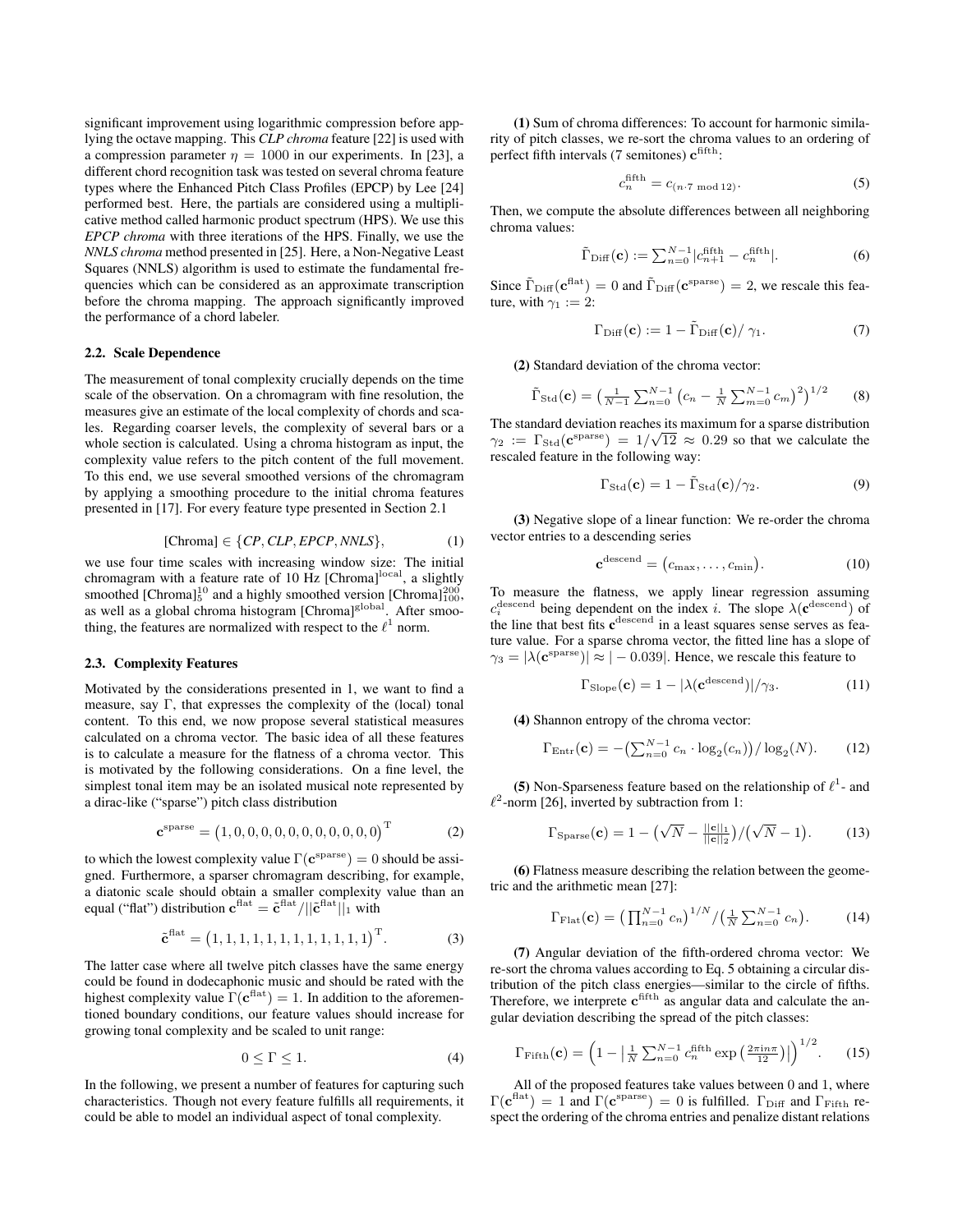in a perfect fifth sense. The remaining features are invariant against permutation of chroma values. With this set of features, we consider several flatness-related aspects of a chroma vector.

For each frame (chroma vector), we compute the introduced complexity features. Then, we calculate the arithmetic mean and the standard deviation to obtain classification features for the full track, resulting in  $2 \times 7 = 14$  features per track. This procedure is conducted for the four chroma representation presented in Section 2.1 and for each temporal resolution explained in Section 2.2, resulting in  $14 \times 4 \times 4 = 224$  feature dimensions in total.

## 3. EVALUATION

## 3.1. Dataset

For our evaluation, we use a dataset comprising 1600 tracks of classical music recordings, categorized into four historical periods Baroque, Classical, Romantic, and Modern. From a musicological point of view, this constitutes a rather superficial categorization. However, the obtained simplified classification task can serve as a first step towards a finer style analysis [28]. To investigate the timbre dependence of the features, we collected for each period 200 tracks of orchestra pieces and 200 tracks of piano music. Each of these eight classes contains pieces by a minimum of five composers from at least three different countries. Critical composers who cannot be assigned clearly to one of the periods (such as, for example, Beethoven or Schubert, who can be considered both as late classical or early romantic composers) have been avoided. To preserve the variety of movement types with respect to rhythm and emotion (major/minor keys, slow/fast tempo, duple/triple meter), we included all parts for most of the work cycles. More information about the dataset can be found in [29], where this dataset was used for testing a different class of features.

#### 3.2. Dimensionality Reduction

To analyze the separation capability of the proposed features, we perform a dimensionality reduction technique know as Linear Discriminant Analysis (LDA). This supervised method projects the feature space onto a low-dimensional subspace while separating the classes as much as possible. The procedure can also be used as a preprocessing step for classification experiments. For convenient visualization, we choose two subspace dimensions. First, we perform LDA on all complexity features (Figure 1). With these features, the Classical, Romantic, and Modern styles can be separated well from each other. Between the Modern era and the other periods, the best separation is obtained. This indicates that our features can discriminate between tonal (low complexity) and atonal (high complexity) music. The desired separation of the Romantic style and the Classical style may be the result of the higher tonal complexity of Romantic music compared to Classical music. However, the classes of Classical and Baroque music could not be separated well. Even though one would expect a considerable difference between Barouqe and Classical harmony, these characteristics were not captured by the used features and classification scheme.

To compare with common methods, we also test standard audio features for calculating LDA visualizations of our data. We consider Mel Frequency Cepstral Coefficients (MFCC), Octave Spectral Contrast (OSC), Zero Crossing Rate (ZCR) and Audio Spectral Envelope (ASE), Spectral Flatness Measure (SFM), Spectral Crest Factor (SCF), as well as Spectral Centroid and Modulations thereof (CENT). In addition to these timbre-related features, we calculate



Fig. 1: LDA visualization for the full dataset, using complexity features  $(224 \rightarrow 2)$ .



Fig. 2: LDA visualization for the full dataset, using standard features  $(238 \rightarrow 2)$ .



Fig. 3: LDA visualization for the full dataset, using both complexity features and standard features ( $462 \rightarrow 2$ ).

a normalized and a logarithmic version of the specific loudness, after grouping again into sub-bands [30]. For each audio track, we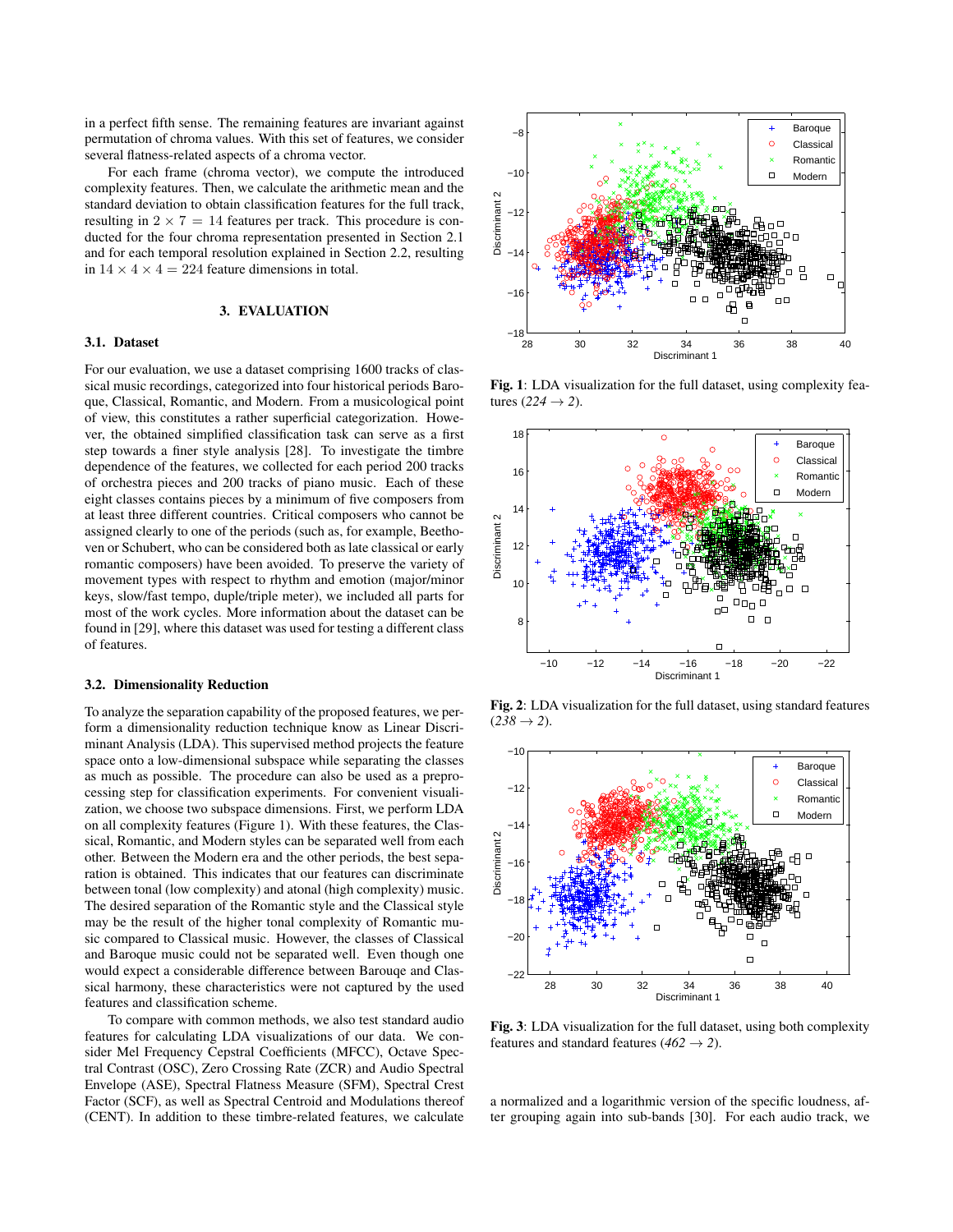calculate mean and standard deviation of the frame-wise features resulting in 238 features per track. When performing LDA using these features, we observe a different distribution of the data (Figure 2). In particular, Baroque and Classical music are separated well here. This may be the result of a considerable change between these periods regarding the sound of the music. Indications for such a change may be, for example, the disappearance of the figured bass (basso continuo) in orchestral music—which is usually played with the involvement of a harpsichord—or a different use of musical registers. Romantic music, however, cannot really be identified with standard audio features but is mixed up with Classical and even more with Modern music. A possible reason for this may be the rather continuous evolution of instrumentation from the Classical period on. For example, the scoring of an orchestra was extended step by step from a small Classical orchestra (Haydn) to a huge Romantic orchestra (Bruckner) which many modern composers have changed only slightly (Shostakovich).

Because of the complementary behaviour of complexity features and standard features, the separation capability may benefit from a combination of the two feature types. Figure 3 confirms this assumption. Using both feature sets, Baroque and Classical music can be discriminated very well, thanks to the standard features. The good separation between Romantic and Modern may originate mostly from the use of the complexity features. Discrimination of Classical and Romantic music also benefits from the joint usage of the features, but is still more difficult than separating the other classes. This is in accordance with musicological expectations since the stylistic change from the Classical to the Romantic period is the least distinctive one between all neighboring periods.

#### 3.3. Classification Experiments

Finally, we want to evaluate the performance of the proposed features in style classification experiments. Therefore, we use a standard Support Vector Machine (SVM) classifier with a Radial Basis kernel function (RBF), using the implementation published in [31]. As an alternative, a Gaussian Mixture Model (GMM) classifier was tested leading to similar results. For evaluation, we conduct a three-fold cross validation (CV). Since overtraining constitutes a problem for a higher number of features (the so-called "curse of dimensionality"), we apply LDA to the initial feature space of the training data. For our four-class problem, we use three feature dimensions as input for the SVM classifier. To optimize the RBF kernel parameters of the SVM, we perform a grid search on the training folds.

To investigate the timbre dependence of the approach, we consider different subsets of the data: *Full Data* contains all 1600 tracks; for the *Piano* and *Orchestra* subsets, only one type of instrumentation is considered (800 tracks). As mentioned in Section 3.1, the classes usually contain more than one track from an album. Thus, we have to take care of the "album" or "artist effect": If both training and test folds contain items from the same CD recording, the system can adapt to technical artifacts or the specific sound of a recording rather than learning musically meaningful properties [32,33]. Additionally, we want to avoid substantial influence of a specific composer style on the classification but capture the overall style characteristics of a period. Motivated by these considerations, we apply a "composer filter" which forces a composer's works to be in the same fold, thus avoiding the album effect and a "composer effect" at the same time.<sup>1</sup>

The classification results are shown in Table 1. Let us start with the results when using a three-fold CV without composer filter. All

| Features                                               | Dim. | <b>Full Data</b> | Piano | Orchestra |
|--------------------------------------------------------|------|------------------|-------|-----------|
| <b>Classification accuracy without composer filter</b> |      |                  |       |           |
| Complexity                                             | 224  | .86              | .87   | .86       |
| Standard                                               | 238  | .87              | .89   | .86       |
| Combined                                               | 462  | .92              | .86   | .81       |
| <b>Classification accuracy with composer filter</b>    |      |                  |       |           |
| Complexity                                             | 224  | .69              | .64   | .75       |
| Standard                                               | 238  | .54              | .29   | .71       |
| Combined                                               | 462  | .67              | .46   | .67       |

Table 1: Results for different constellations of classification features. The upper block shows the results for the combination of all features without using composer filtering. In the last block, these experiments are repeated using the composer filter. "Dim." denotes the number of feature dimensions before performing LDA.

feature constellations yield high results. For example, the classification with complexity features achieves an accuracy of .87 for piano music and .86 for orchestral music as well as .86 for the full dataset. In comparison to the complexity features, standard features perform similar on this task, with a slightly better result of .89 for piano music. Combining the two feature types, the classification accuracy for the full dataset improves to .92. This is in accordance with the observation of Section 3.2, where the separation of classes for the LDA visualizations could be improved as well. In contrast, the accuracies for the isolated datasets are worse for the combined features.

Now, let us consider the classification with composer filter. In general, the results get much worse. Looking at the complexity features, the accuracy for the full data decreases to .69. In general, standard features are more affected by the composer filter than complexity features. This may originate from the album effect or composer-specific characteristics. We find an extreme case for piano data: Using standard features, the classification fails (with .29 slightly above chance level) whereas complexity features (.64) still yield some meaningful result. This may indicate that our complexity features capture some "musical" information that is not related to timbre but to tonal aspects. Moreover, complexity features perform even better than all features combined when using a composer filter.

We have conducted first experiments to study the influence of parameters such as the chroma feature type, the temporal resolution of the chroma, or the individual computation method for the complexity features. The results of such studies will be part of future work.

### 4. CONCLUSIONS

We have proposed a novel set of timbre-invariant audio features for the classification of classical music style. The features are based on chroma representations and relate to the tonal complexity of the music. Experiments on piano and orchestra recordings point out that our proposed tonal complexity features can be used in combination with standard audio features to better separate the historical periods. We have shown this by visualizing supervised reductions of the feature space. In classification experiments, the proposed complexity features exhibit a high robustness to composer- and artist-specific properties. Thus, the features may describe some musically meaningful information which standard features do not capture.

<sup>&</sup>lt;sup>1</sup>The dataset does not contain works by different composers that are on one album.